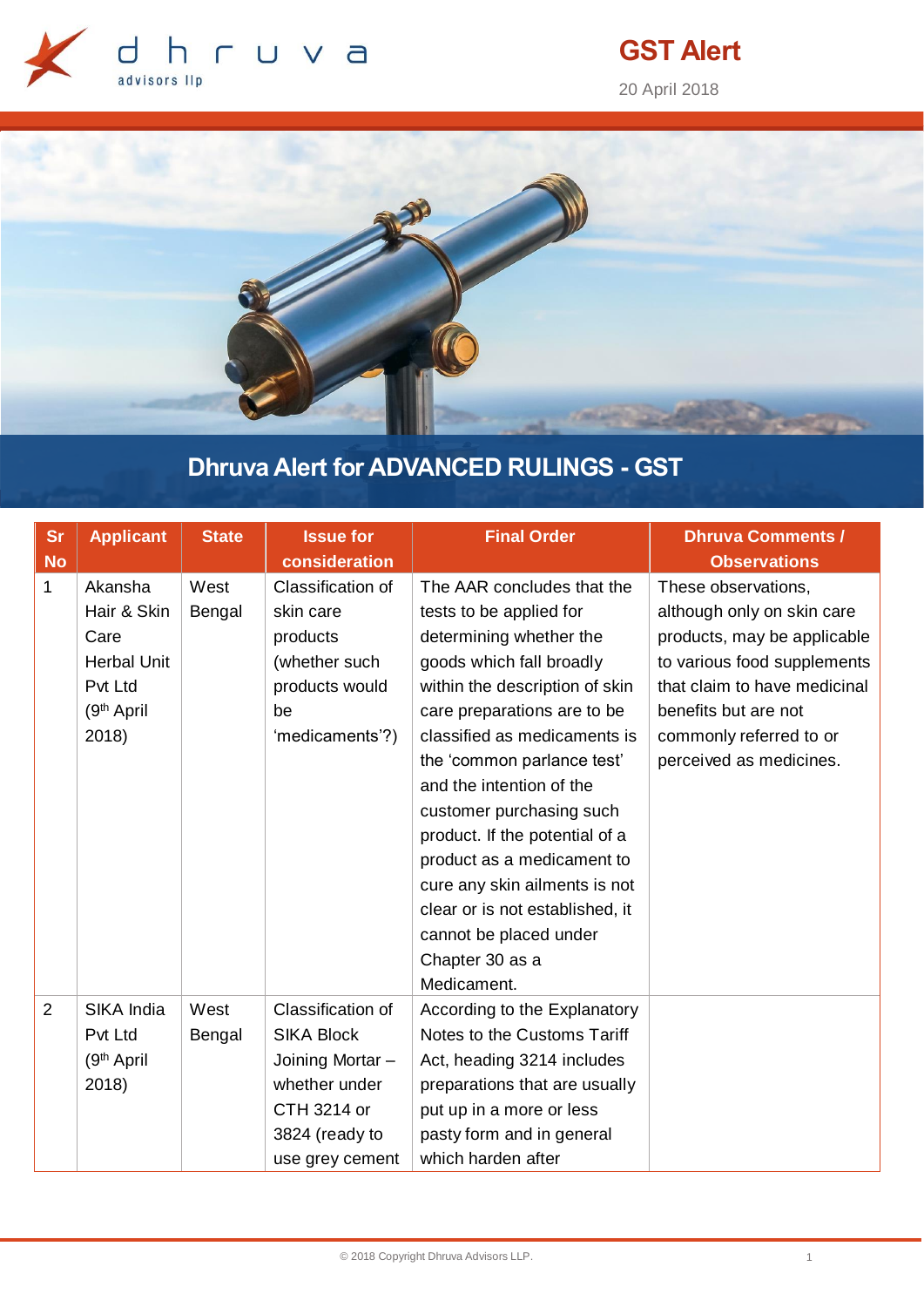

| <b>Sr</b> | <b>Applicant</b>                                                   | <b>State</b> | <b>Issue for</b>                                                                                                                                                                                    | <b>Final Order</b>                                                                                                                                                                                                                                                                                                                                                                                                                                  | <b>Dhruva Comments /</b>                                                                                                                                                                                                                                                                                                                                                                                                                                                                                                                                                                                                                                                                                                                |
|-----------|--------------------------------------------------------------------|--------------|-----------------------------------------------------------------------------------------------------------------------------------------------------------------------------------------------------|-----------------------------------------------------------------------------------------------------------------------------------------------------------------------------------------------------------------------------------------------------------------------------------------------------------------------------------------------------------------------------------------------------------------------------------------------------|-----------------------------------------------------------------------------------------------------------------------------------------------------------------------------------------------------------------------------------------------------------------------------------------------------------------------------------------------------------------------------------------------------------------------------------------------------------------------------------------------------------------------------------------------------------------------------------------------------------------------------------------------------------------------------------------------------------------------------------------|
| <b>No</b> |                                                                    |              | consideration<br>based water<br>resistant mortar<br>for fixing AAC<br>blocks, fly ash<br>bricks etc)?                                                                                               | application. Some of them<br>are solid or in powdered<br>form made pasty at the time<br>of use by heating or by<br>addition of a liquid like water.<br>They are usually applied with<br>a caulking gun, a spatula, a<br>trowel or similar tools,<br>therefore, the product is<br>classified under CTH 3214.<br>CTH 3824 is a residuary<br>entry and would not be<br>applicable where there is a<br>specific category for the<br>specified products. | <b>Observations</b>                                                                                                                                                                                                                                                                                                                                                                                                                                                                                                                                                                                                                                                                                                                     |
| 3         | Caltech<br>Polymers<br>Pvt Ltd<br>(26 <sup>th</sup> March<br>2018) | Kerala       | Whether<br>recovery of food<br>expenses from<br>employees for<br>the canteen<br>services<br>provided by<br>applicant comes<br>under the<br>definition of<br>outward supply<br>under the GST<br>Act? | Supply of canteen facility<br>1.<br>is supplementary to the<br>business activity;<br>Even in the absence of a<br>2.<br>profit, there is a 'supply'<br>of services (as under<br>Clause 6 Schedule II);<br>There is a flow of<br>3.<br>consideration from the<br>employee to the<br>employer; and<br>Therefore, GST is<br>4.<br>leviable on such supply                                                                                               | The term "supply" defined<br>under GST is very wide to<br>include all kinds of<br>transactions. Furthermore,<br>the exemption / exclusion in<br>law is only for services<br>provided by the employee<br>to the employer and any<br>benefits / facilities that flow<br>to the employee in<br>pursuance to the<br>employment contract /<br>policy. Where one fails to<br>prove the above any<br>recoveries made by the<br>employer from the<br>employee would typically<br>attract GST. This was an<br>accepted position under the<br>erstwhile VAT law. The<br>order has not discussed the<br>clarification released by<br>CBEC on the perquisites<br>through the Press Release<br>dated 10.07.2017 whereby<br>supply by the employer to |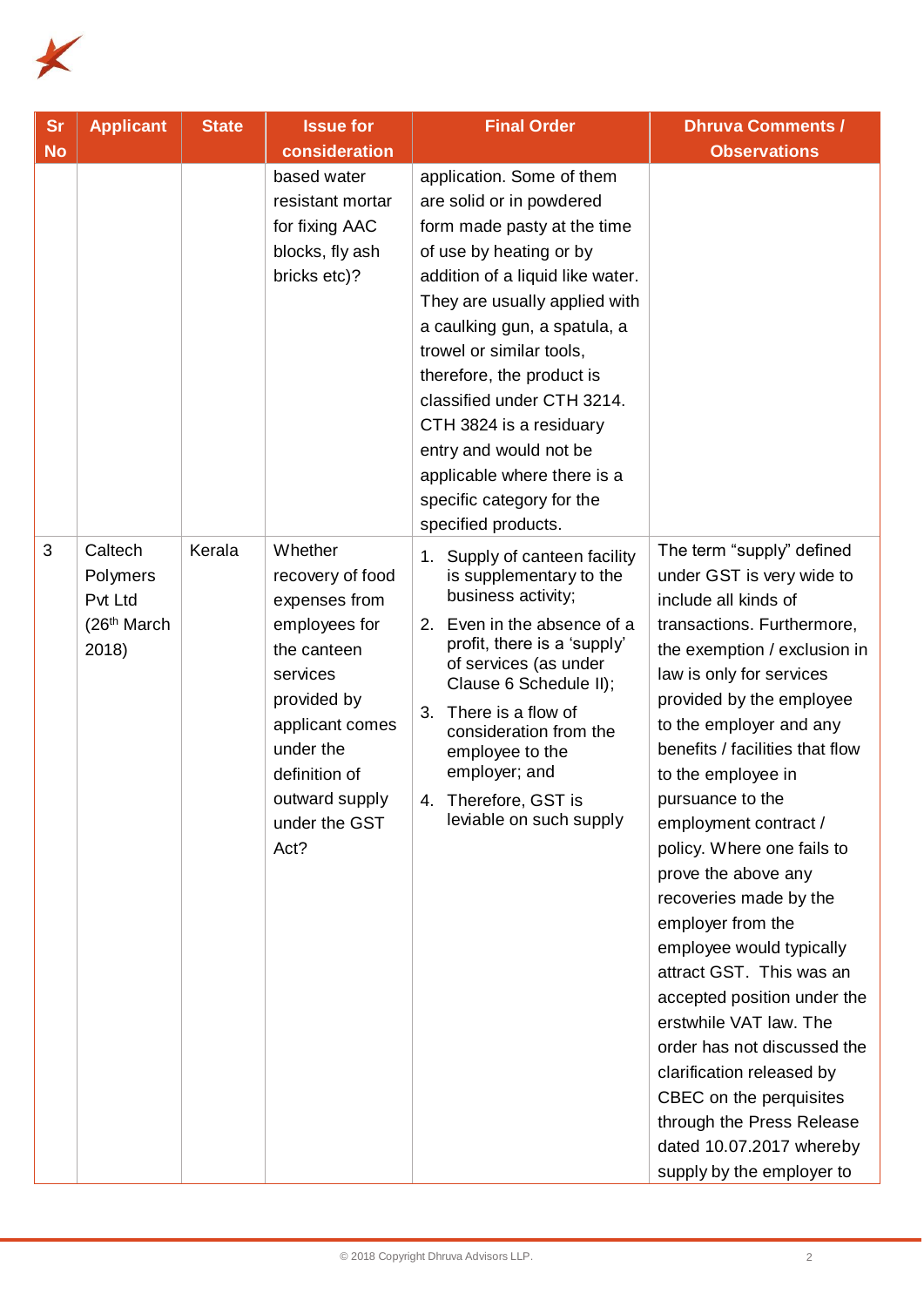

| <b>Sr</b>      | <b>Applicant</b>                                                                                | <b>State</b> | <b>Issue for</b>                                                                                                                                                                     | <b>Final Order</b>                                                                                                                                                                                                                                                                                                                                                 | <b>Dhruva Comments /</b>                                                                                                                                                                                                                                                                                                                                                                                                                                                                                                                     |
|----------------|-------------------------------------------------------------------------------------------------|--------------|--------------------------------------------------------------------------------------------------------------------------------------------------------------------------------------|--------------------------------------------------------------------------------------------------------------------------------------------------------------------------------------------------------------------------------------------------------------------------------------------------------------------------------------------------------------------|----------------------------------------------------------------------------------------------------------------------------------------------------------------------------------------------------------------------------------------------------------------------------------------------------------------------------------------------------------------------------------------------------------------------------------------------------------------------------------------------------------------------------------------------|
| <b>No</b>      |                                                                                                 |              | consideration                                                                                                                                                                        |                                                                                                                                                                                                                                                                                                                                                                    | <b>Observations</b>                                                                                                                                                                                                                                                                                                                                                                                                                                                                                                                          |
|                |                                                                                                 |              |                                                                                                                                                                                      |                                                                                                                                                                                                                                                                                                                                                                    | the employee within the<br>employment contract will<br>not be subjected to GST;<br>however, the applicability of<br>GST for such recoveries<br>and facilities from the<br>employer to the employee<br>would need to be analysed<br>on a case to case basis<br>after considering the<br>arrangement between the<br>employer, employee and<br>third-party vendors (if any).<br>Another important aspect is<br>the valuation of the supply,<br>as employer and employees<br>have been recognized as<br>'related persons' under the<br>CGST Act. |
| $\overline{4}$ | Sri. N.C.<br>Varghese<br>(26 <sup>th</sup> March<br>2018)                                       | Kerala       | Whether GST is<br>leviable on<br>standing rubber<br>trees which are<br>agreed to be<br>severed before<br>supply?                                                                     | In this case, it was held that<br>under the contract of supply,<br>growing crops i.e. rubber<br>trees were agreed to be<br>severed before supply and<br>hence, such trees / logs<br>would be covered under the<br>definition of 'goods' and<br>would be treated as 'wood in<br>rough form'. These goods<br>accordingly, would not be<br>entitled to the exemption. |                                                                                                                                                                                                                                                                                                                                                                                                                                                                                                                                              |
| 5              | M/s<br>Synthite<br><b>Industries</b><br>Ltd.,<br>Ernakulam<br>(26 <sup>th</sup> March)<br>2018) |              | Whether IGST is<br>applicable on the<br>transaction<br>where the goods<br>being bought<br>and sold never<br>come to India<br>(i.e. are directly<br>shipped from a<br>foreign country | Placing reliance on Circular<br>No. 33/2017-Customs dated<br>01.08.2017 issued by CBIC,<br>it was observed that since<br>IGST was levied on High<br>Seas Sale only at the time of<br>importation, the same<br>position should be applicable<br>mutatis mutandis to out and<br>out sales and accordingly,                                                           | Currently, there is no clarity<br>on the levy of GST on<br>supply of goods that do not<br>physically enter the territory<br>of India. Section 7(5)(a) of<br>the Integrated Goods and<br>Services Tax Act, 2017<br>("IGST Act"), indicates a<br>specific intent of the law to<br>levy IGST on supply of                                                                                                                                                                                                                                       |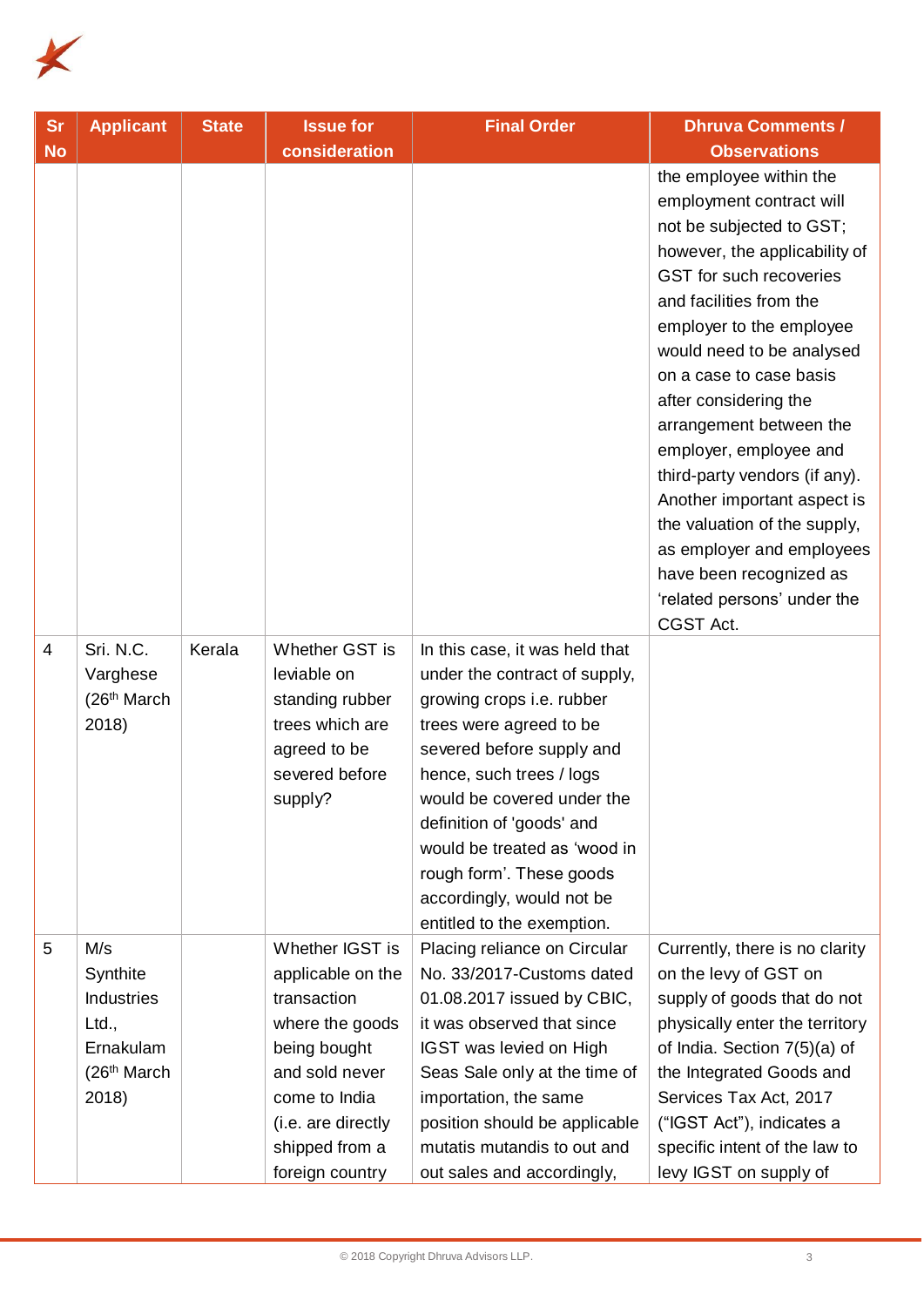

| <b>Sr</b><br><b>No</b> | <b>Applicant</b>                                              | <b>State</b>   | <b>Issue for</b><br>consideration                                                                                                              | <b>Final Order</b>                                                                                                                                                                                                                                                                                                                                                                                      | <b>Dhruva Comments /</b><br><b>Observations</b>                                                                                                                                                                                                                                                                                                                                                                                                                                                                                                                                         |
|------------------------|---------------------------------------------------------------|----------------|------------------------------------------------------------------------------------------------------------------------------------------------|---------------------------------------------------------------------------------------------------------------------------------------------------------------------------------------------------------------------------------------------------------------------------------------------------------------------------------------------------------------------------------------------------------|-----------------------------------------------------------------------------------------------------------------------------------------------------------------------------------------------------------------------------------------------------------------------------------------------------------------------------------------------------------------------------------------------------------------------------------------------------------------------------------------------------------------------------------------------------------------------------------------|
|                        |                                                               |                | to another<br>foreign country)?                                                                                                                | since there was no import in<br>the present case, there could<br>be no levy of IGST.                                                                                                                                                                                                                                                                                                                    | goods where supplier is<br>located in India and the<br>place of supply is outside<br>India. However, considering<br>that the scope of GST law<br>extends to the whole of<br>India, but not outside India,<br>arguably, supply of goods<br>out and out of India should<br>not be taxable under GST.<br>Additionally, it may have to<br>be evaluated whether such<br>a supply would entail<br>reversal of ITC since it is<br>characterised as a non-<br>taxable supply, it would<br>then be covered under the<br>definition of 'exempt supply'<br>under Section 2(47) of the<br>CGST Act. |
| 6                      | Joint Plant<br>Committee<br>(21 <sup>st</sup> March)<br>2018) | West<br>Bengal | Whether the<br>NGO which<br>makes only an<br>exempt supply<br>and receives<br>only exempt<br>interest income<br>is liable to be<br>registered? | On a combined reading of<br>Section 23 and 24 of the<br>CGST Act, it is seen that a<br>person making solely<br>exempt supplies need not be<br>registered but a person who<br>has to discharge tax under<br>reverse charge is required to<br>be registered. Therefore, the<br>NGO is not required to be<br>registered unless they are<br>otherwise required to<br>discharge GST under<br>reverse charge. |                                                                                                                                                                                                                                                                                                                                                                                                                                                                                                                                                                                         |
| $\overline{7}$         | Global<br>Reach<br>Education<br><b>Services</b><br>Pvt Ltd    | West<br>Bengal | Whether<br>promoting the<br>courses of<br>foreign<br>universities<br>among                                                                     | On a detailed analysis of the<br>agreement between the<br>Applicant and the foreign<br>university, it was found that if<br>promotion of university<br>courses were the principal                                                                                                                                                                                                                        | What qualifies as an<br>intermediary and whether a<br>party operates in the<br>capacity of a principal or an<br>agent / facilitator has been<br>a subject of litigation since                                                                                                                                                                                                                                                                                                                                                                                                           |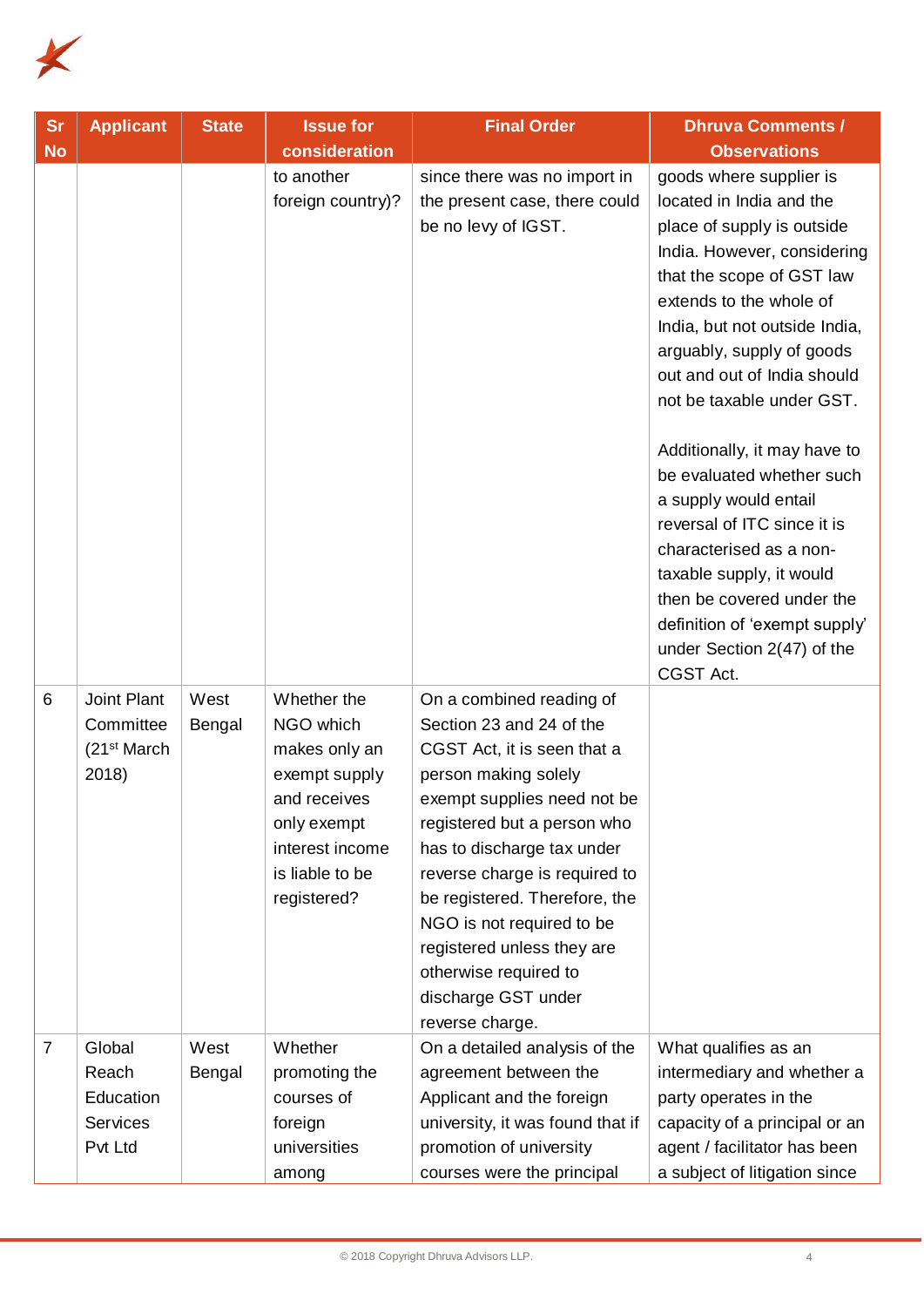

| <b>Sr</b> | <b>Applicant</b>                 | <b>State</b> | <b>Issue for</b>                                                                                                                      | <b>Final Order</b>                                                                                                                                                                                                                                                                                                                                                                                                                                                                                                                                                                                                                                                                                                             | <b>Dhruva Comments /</b>                                                                                                                                                                                                                                                                                                                                                                                                                                                                                                                                                                                                                                                                                                                                                                                                                                                                                                                                                                                                                                                                                                                               |
|-----------|----------------------------------|--------------|---------------------------------------------------------------------------------------------------------------------------------------|--------------------------------------------------------------------------------------------------------------------------------------------------------------------------------------------------------------------------------------------------------------------------------------------------------------------------------------------------------------------------------------------------------------------------------------------------------------------------------------------------------------------------------------------------------------------------------------------------------------------------------------------------------------------------------------------------------------------------------|--------------------------------------------------------------------------------------------------------------------------------------------------------------------------------------------------------------------------------------------------------------------------------------------------------------------------------------------------------------------------------------------------------------------------------------------------------------------------------------------------------------------------------------------------------------------------------------------------------------------------------------------------------------------------------------------------------------------------------------------------------------------------------------------------------------------------------------------------------------------------------------------------------------------------------------------------------------------------------------------------------------------------------------------------------------------------------------------------------------------------------------------------------|
| <b>No</b> |                                  |              | consideration                                                                                                                         |                                                                                                                                                                                                                                                                                                                                                                                                                                                                                                                                                                                                                                                                                                                                | <b>Observations</b>                                                                                                                                                                                                                                                                                                                                                                                                                                                                                                                                                                                                                                                                                                                                                                                                                                                                                                                                                                                                                                                                                                                                    |
|           | (21 <sup>st</sup> March<br>2018) |              | prospective<br>students would<br>be considered<br>an export of<br>service or would<br>it be considered<br>an intermediary<br>service? | supply, the applicant should<br>have been remunerated for<br>its promotional activity no<br>matter whether it facilitates<br>recruitment or not. If the<br>Applicant receives<br>'commission' based on<br>recruitment / enrolment<br>through it the principal<br>supply is clearly facilitating<br>the foreign university in<br>recruitment/enrolment with<br>promotional services<br>ancillary to the principal<br>supply. Therefore, being an<br>intermediary service<br>provider, the place of supply<br>would be determined in<br>accordance with Section<br>13(8) of the IGST Act, and<br>not Section 13(2) of the<br>IGST Act and therefore the<br>provision of service would<br>not qualify as an export of<br>service. | the introduction of the<br>negative list. Not all<br>commercial agents would<br>automatically fit into a<br>mould of an intermediary<br>and what needs to analysed<br>is whether the services<br>provided are merely<br>arranging of facilitating, or<br>whether it entails<br>undertaking activities which<br>constitutes the rendition of<br>the services on his own<br>account. In the present<br>case although the<br>agreement clearly indicated<br>that there was no principal<br>agent relationship between<br>the parties, the terms of the<br>contract implied that the<br>Applicant was a<br>representative of the<br>Universities, in India.<br>Furthermore, the AAR<br>concluded that the main<br>services are that of<br>recruitment and not that of<br>promotion by relying on the<br>mode of computation of<br>consideration.<br>The cardinal rule of<br>interpretation of a contract<br>is to ascertain and give<br>effect to the expressed<br>intention of the parties to<br>the contract. Contradictions<br>in the contract can clearly<br>completely overturn / nullify<br>the intended effect and<br>thus, care is required at the |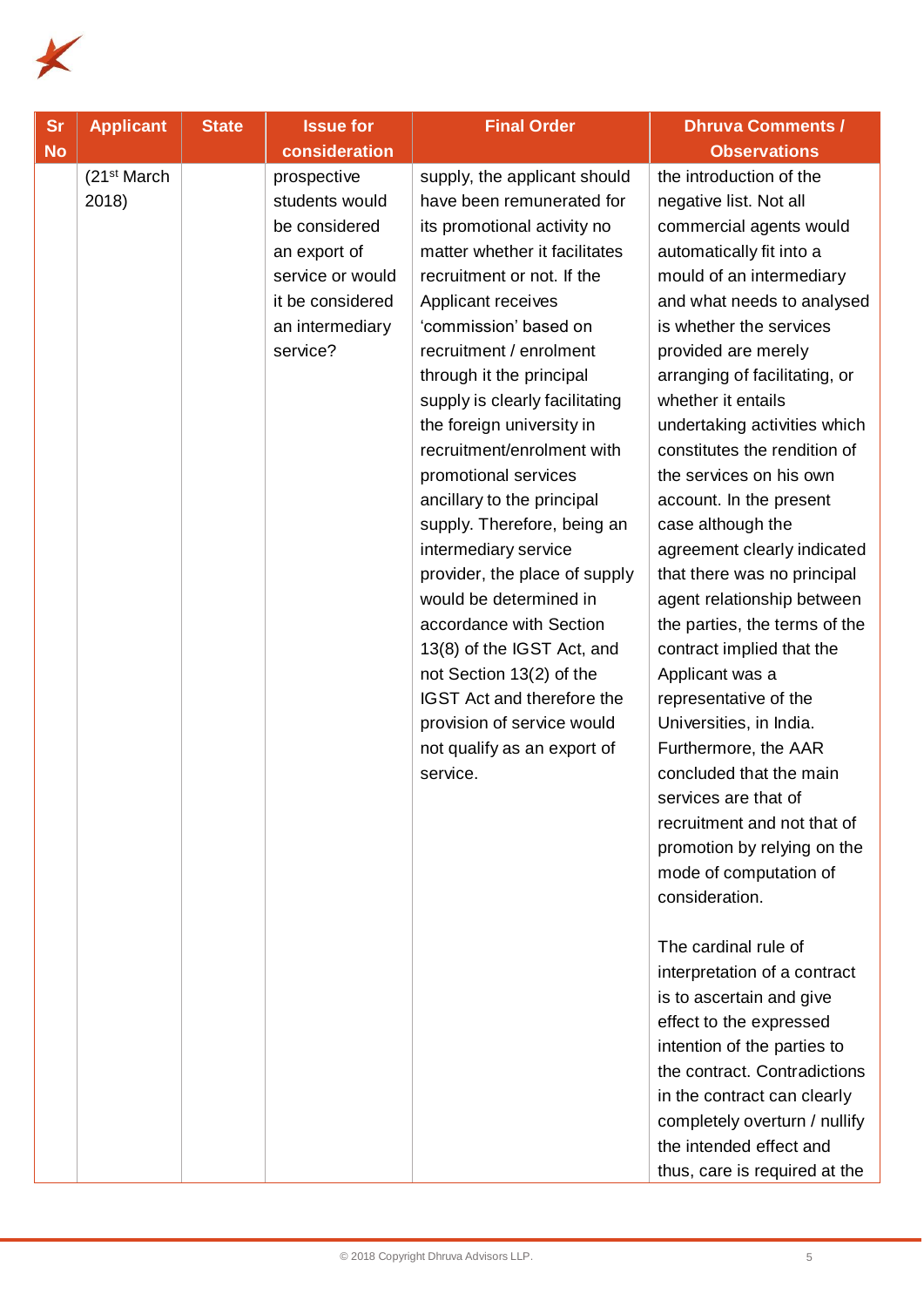

| <b>Sr</b> | <b>Applicant</b>                                                           | <b>State</b>   | <b>Issue for</b>                                                                                                            | <b>Final Order</b>                                                                                                                                                                                                                                                                                                                                                                                                                                                                                                                                                                                                                                              | <b>Dhruva Comments /</b>                                                                                                                                                                                                                                                                                                                                                                                                                                                                                                                                                                                                                                                                                                                                                                                                                                                                                                                                                                                                                              |
|-----------|----------------------------------------------------------------------------|----------------|-----------------------------------------------------------------------------------------------------------------------------|-----------------------------------------------------------------------------------------------------------------------------------------------------------------------------------------------------------------------------------------------------------------------------------------------------------------------------------------------------------------------------------------------------------------------------------------------------------------------------------------------------------------------------------------------------------------------------------------------------------------------------------------------------------------|-------------------------------------------------------------------------------------------------------------------------------------------------------------------------------------------------------------------------------------------------------------------------------------------------------------------------------------------------------------------------------------------------------------------------------------------------------------------------------------------------------------------------------------------------------------------------------------------------------------------------------------------------------------------------------------------------------------------------------------------------------------------------------------------------------------------------------------------------------------------------------------------------------------------------------------------------------------------------------------------------------------------------------------------------------|
| <b>No</b> |                                                                            |                | consideration                                                                                                               |                                                                                                                                                                                                                                                                                                                                                                                                                                                                                                                                                                                                                                                                 | <b>Observations</b>                                                                                                                                                                                                                                                                                                                                                                                                                                                                                                                                                                                                                                                                                                                                                                                                                                                                                                                                                                                                                                   |
|           |                                                                            |                |                                                                                                                             |                                                                                                                                                                                                                                                                                                                                                                                                                                                                                                                                                                                                                                                                 | time of drafting and<br>capturing the true nature of<br>supply intended to be<br>undertaken by the service<br>provider.                                                                                                                                                                                                                                                                                                                                                                                                                                                                                                                                                                                                                                                                                                                                                                                                                                                                                                                               |
| 8         | Switching<br>Avo Electro<br>Power Ltd<br>(21 <sup>st</sup> March)<br>2018) | West<br>Bengal | Whether supply<br>of UPS along<br>with batteries<br>and servo<br>stabilizers may<br>be considered a<br>composite<br>supply? | When the UPS is supplied<br>with a built-in battery so that<br>the supply of the battery is<br>inseparable from the<br>principal supply, then the<br>same would be considered a<br>composite supply.<br>Otherwise, since both the<br>UPS and the batteries can<br>be sold and used separately<br>and have separate<br>commercial values then they<br>should be taxed under their<br>respective tariff heads.<br>Goods would be considered<br>a part of a composite supply<br>where there is an indivisible<br>contract.<br>If the UPS and battery are<br>supplied separately but for a<br>single consideration, the<br>same would constitute a<br>mixed supply. | The ruling indicates that the<br>nature of supply (whether<br>composite or mixed or<br>separate supplies) would be<br>based on the divisibility of<br>the contract and the same<br>would have to be evaluated<br>on a case-to-case basis.<br>Though the ruling<br>acknowledges that the UPS<br>cannot operate without the<br>battery, but as they can be<br>sold as two independent<br>items in the retail market,<br>the supply of the said items<br>together [where the battery<br>is not built-in into the UPS]<br>would be considered as a<br>supply of separate goods<br>with a single price and<br>hence a mixed supply. But<br>where the battery is built-in<br>the supply will actually be a<br>composite supply.<br>The divisibility of the<br>contract is required to be<br>determined in terms of what<br>is being requisitioned by the<br>customer from the supplier,<br>and condition of the goods<br>should only have a<br>persuasive value for<br>determining the nature of<br>supply. Also, divisibility of<br>contract is too open a |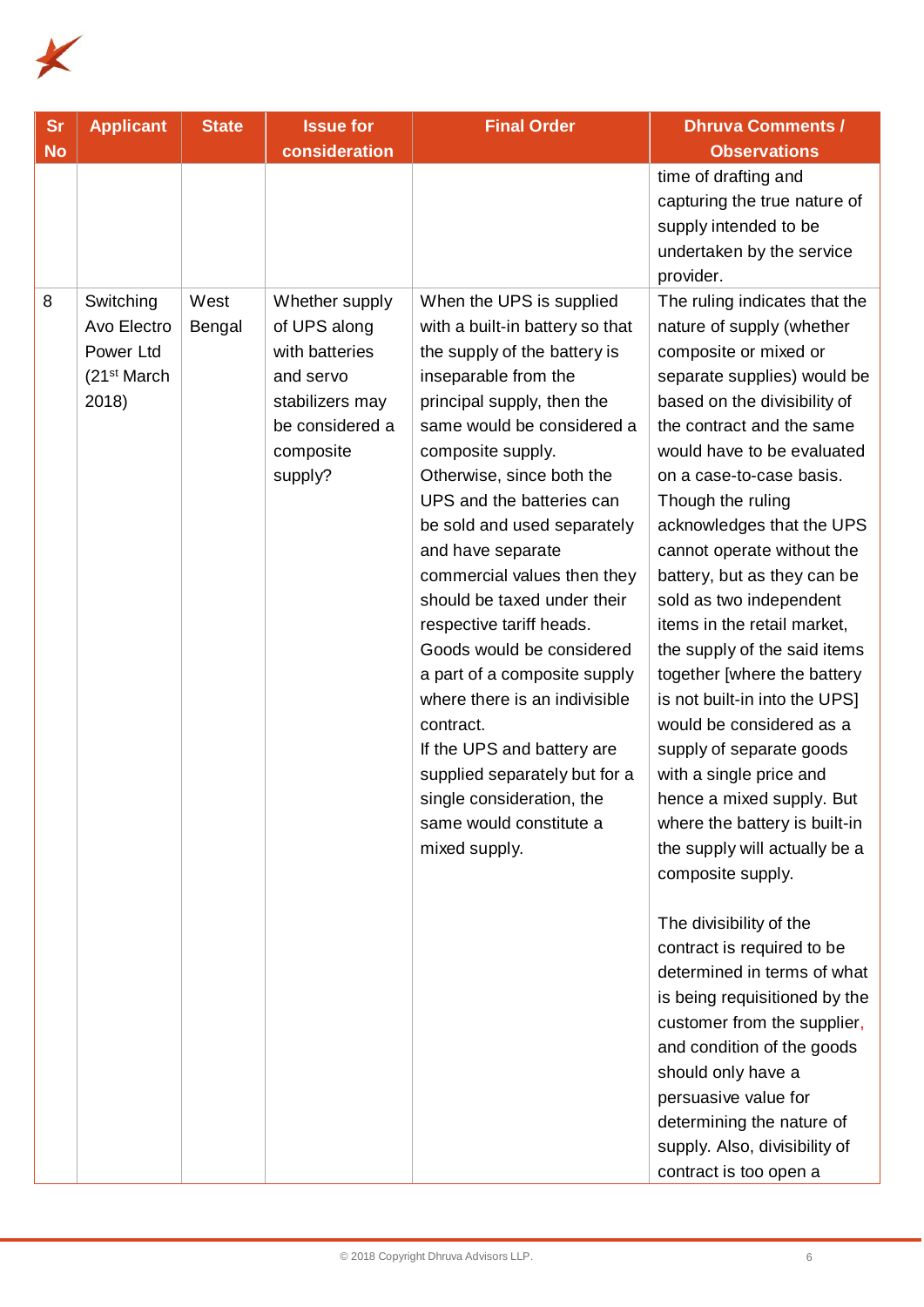

| <b>Sr</b><br><b>No</b> | <b>Applicant</b> | <b>State</b> | <b>Issue for</b><br>consideration | <b>Final Order</b> | <b>Dhruva Comments /</b><br><b>Observations</b>                                                                            |
|------------------------|------------------|--------------|-----------------------------------|--------------------|----------------------------------------------------------------------------------------------------------------------------|
|                        |                  |              |                                   |                    | criteria to determine the<br>taxability and nature of<br>supply and could lead to<br>increased litigation on the<br>issue. |